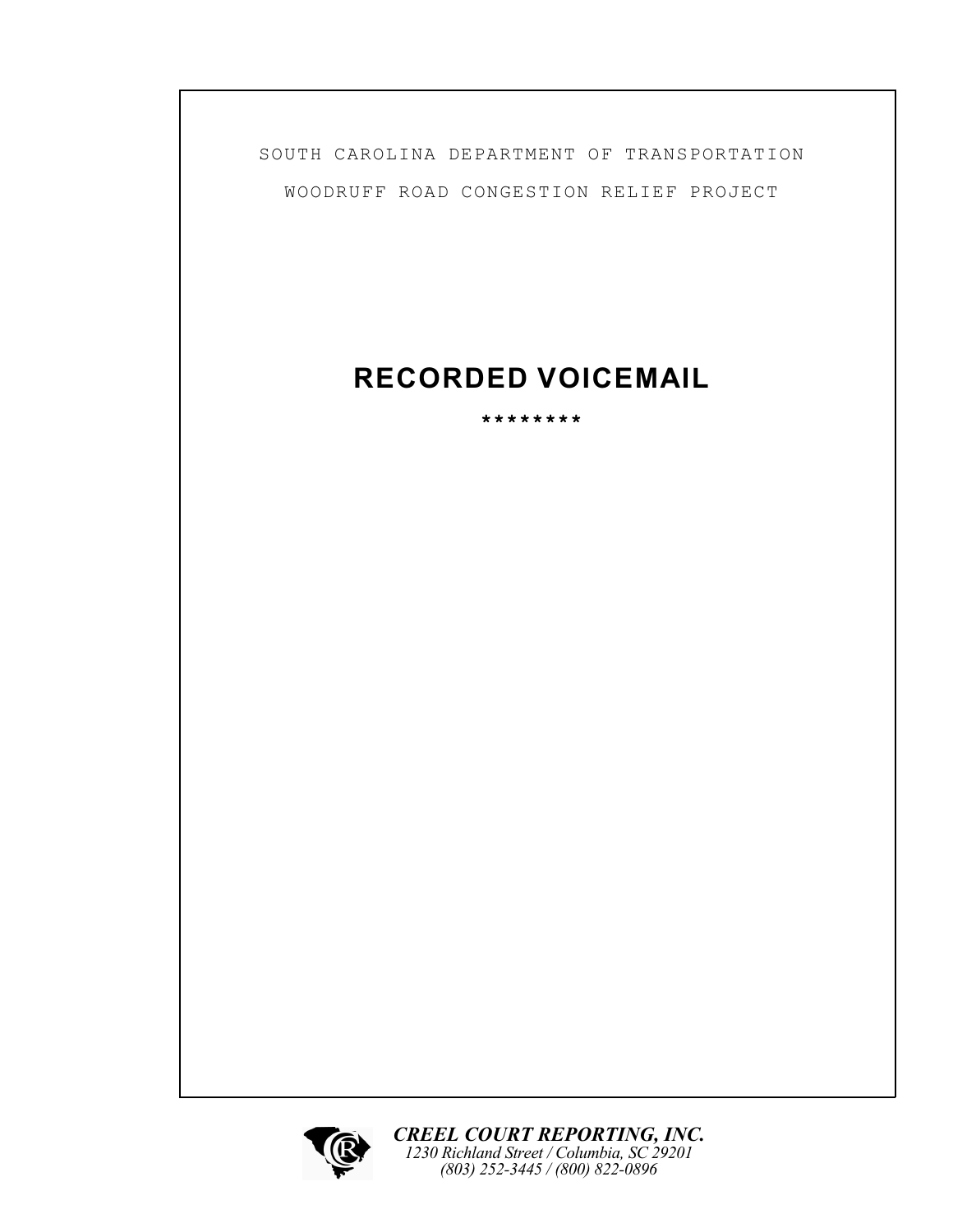|                | 2<br>RECORDED VOICEMAIL                         |
|----------------|-------------------------------------------------|
| $\mathbf 1$    | MR. GIBSON: I'd like to leave my opinion on the |
| 2              | Woodruff Road traffic issues. This is Tyler     |
| $\mathcal{S}$  | Gibson, I apologize for the previous message;   |
| $\overline{4}$ | just disregard it. My child was screaming       |
| 5              | right when I was -- next when I was leaving the |
| 6              | message. So bottom line is, I feel like an      |
| $\overline{7}$ | extra 65 million dollars spent on a diverging   |
| 8              | intersection or roughly whatever it was<br>$ -$ |
| 9              | yeah. That -- the great point on that is        |
| $10$           | reduce collision points, a lot. That right      |
| 11             | there is a selling point; it's great. But as    |
| 12             | far as actually reducing the traffic I really   |
| 13             | don't think that much that's going to anything  |
| 14             | for the gridlock issues we have around this     |
| 15             | area and you know the few blocks around that    |
| 16             | area. So the biggest problem I have is the      |
| 17             | gridlock. I've even -- I've even experienced    |
| 18             | a -- someone hitting me because the light       |
| 19             | turned green and I wouldn't move because I      |
| 20             | couldn't see around the guy that was still in   |
| 21             | the middle of the intersection to the left of   |
| 22             | me going the other direction -- because he went |
| 23             | when he shouldn't have. And I had the green     |
| 24             | light -- I was first in line, so I went. But    |
| 25             | then the car in the other lane was running a    |

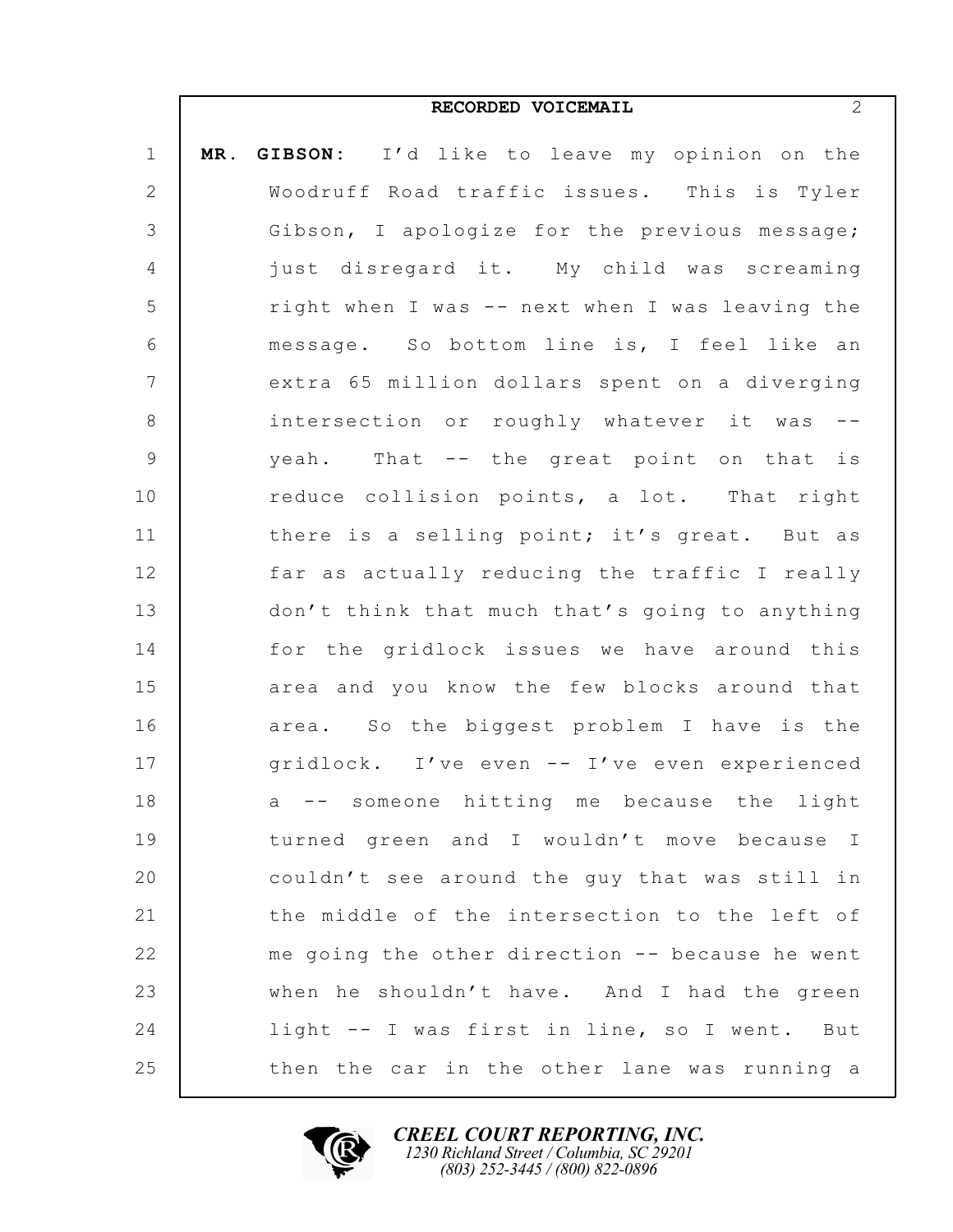## **RECORDED VOICEMAIL** 3

| $\mathbf 1$    | red light because they felt they could go       |
|----------------|-------------------------------------------------|
| $\mathbf{2}$   | because no one else -- everyone else was        |
| 3              | gridlocked. They couldn't see me so they just   |
| $\overline{4}$ | me. These things are all results of<br>hit      |
| 5              | traffic gridlock. And gridlock is a problem at  |
| $\sqrt{6}$     | the intersections. You're not going to be able  |
| $\overline{7}$ | to decrease traffic. It's based on the amount   |
| 8              | of people that live in the area and the amount  |
| 9              | of people that traverse the intersections.      |
| 10             | That will not change. If anything, it's gonna   |
| 11             | go up. But what we need to do is stop the       |
| 12             | gridlock between the red lights in the middle   |
| 13             | of the intersections. The only real way to      |
| 14             | enforce that -- there's two options -- actual   |
| 15             | police presence; can't do that. We gotta keep   |
| 16             | police working, ya know, public safety, actual  |
| 17             | criminal activity, whatever. We cannot just     |
| 18             | hire people and spend more budget money just    |
| 19             | having a policeman stand at the intersection,   |
| 20             | non-stop directing traffic -- 'cause it needs   |
| 21             | it -- but the best thing in my opinion is gonna |
| 22             | CCTV. And that means closed caption<br>be       |
| 23             | television. We -- heck I can even write a       |
| 24             | program that captures the vehicles wheels and   |
| 25             | determines if the front wheel is past the white |

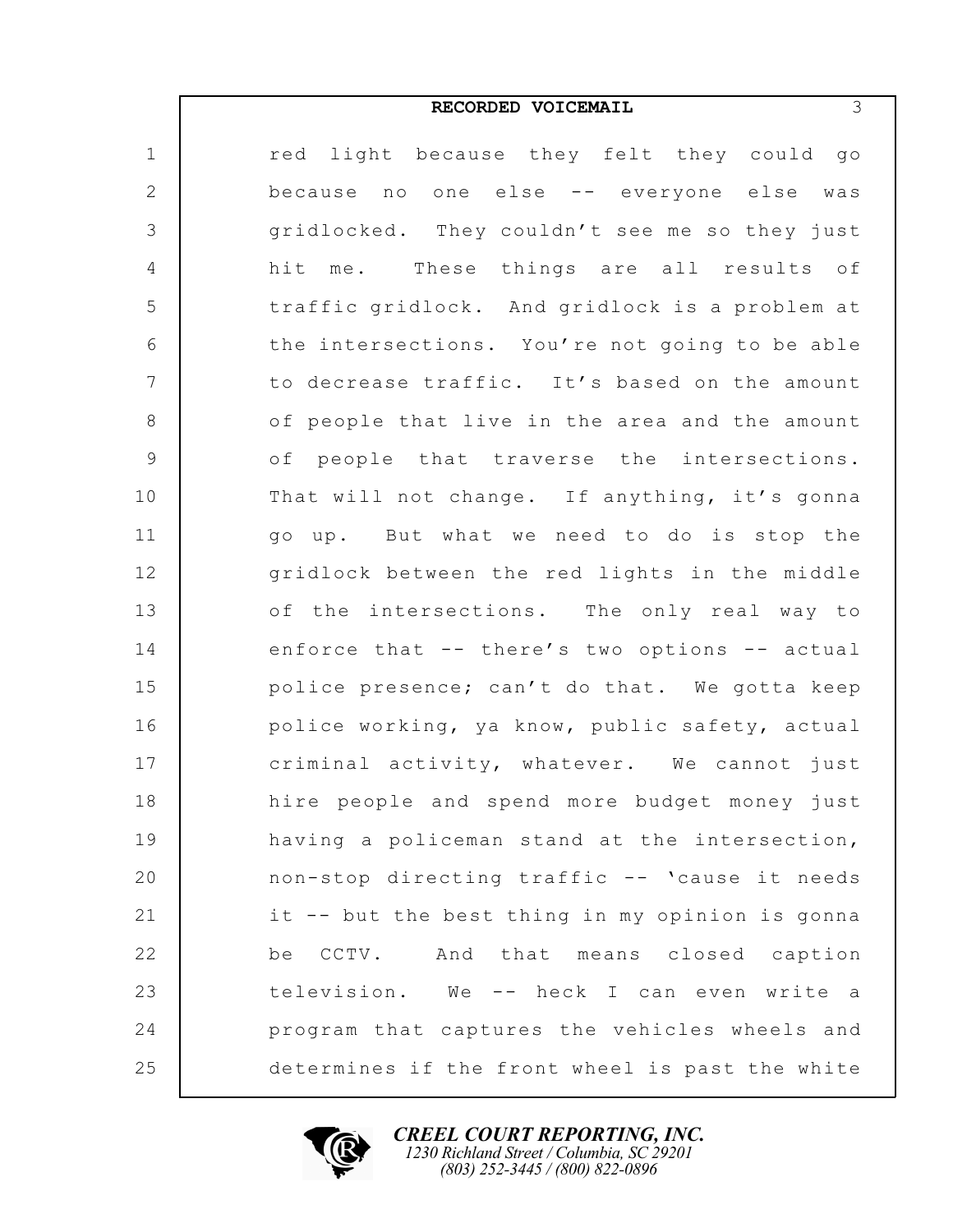## **RECORDED VOICEMAIL** 4

| $\mathbf 1$     | line at the intersection in a red light, or     |
|-----------------|-------------------------------------------------|
| $\mathbf{2}$    | when they shouldn't be going. And -- or if for  |
| 3               | say the lights green and the car in front of    |
| $\overline{4}$  | you is not pulling through the intersection but |
| 5               | you decide to keep -- but they're stopped       |
| $\sqrt{6}$      | because of gridlock -- but you decide to keep   |
| $7\phantom{.0}$ | going because hey, he's going and the lights    |
| 8               | green, I can go. And that's what causes the     |
| 9               | gridlock. And what we can do is, we can         |
| 10              | enforce through CCTV and special programing     |
| 11              | that would be of course, you know, gone through |
| 12              | state approval -- but we can do this because    |
| 13              | it's totally legal because it's a traffic       |
| 14              | violation to do these things. So we can make    |
| 15              | it totally legal to give out traffic tickets    |
| 16              | via email, via whatever. Literally tied to the  |
| 17              | person's driver's license or their car,         |
| 18              | whatever. Based on if you've run through an     |
| 19              | intersection that you cannot fully make it      |
| 20              | through and you're stuck there when the light   |
| 21              | turns. Boom. Your car gets ticketed. Your       |
| 22              | tag gets captured and then it just impedes.     |
| 23              | That will stop people doing this crap. And the  |
| 24              | bottom line is the gridlock is what's causing   |
| 25              | the trouble. The gridlock between the inter-    |